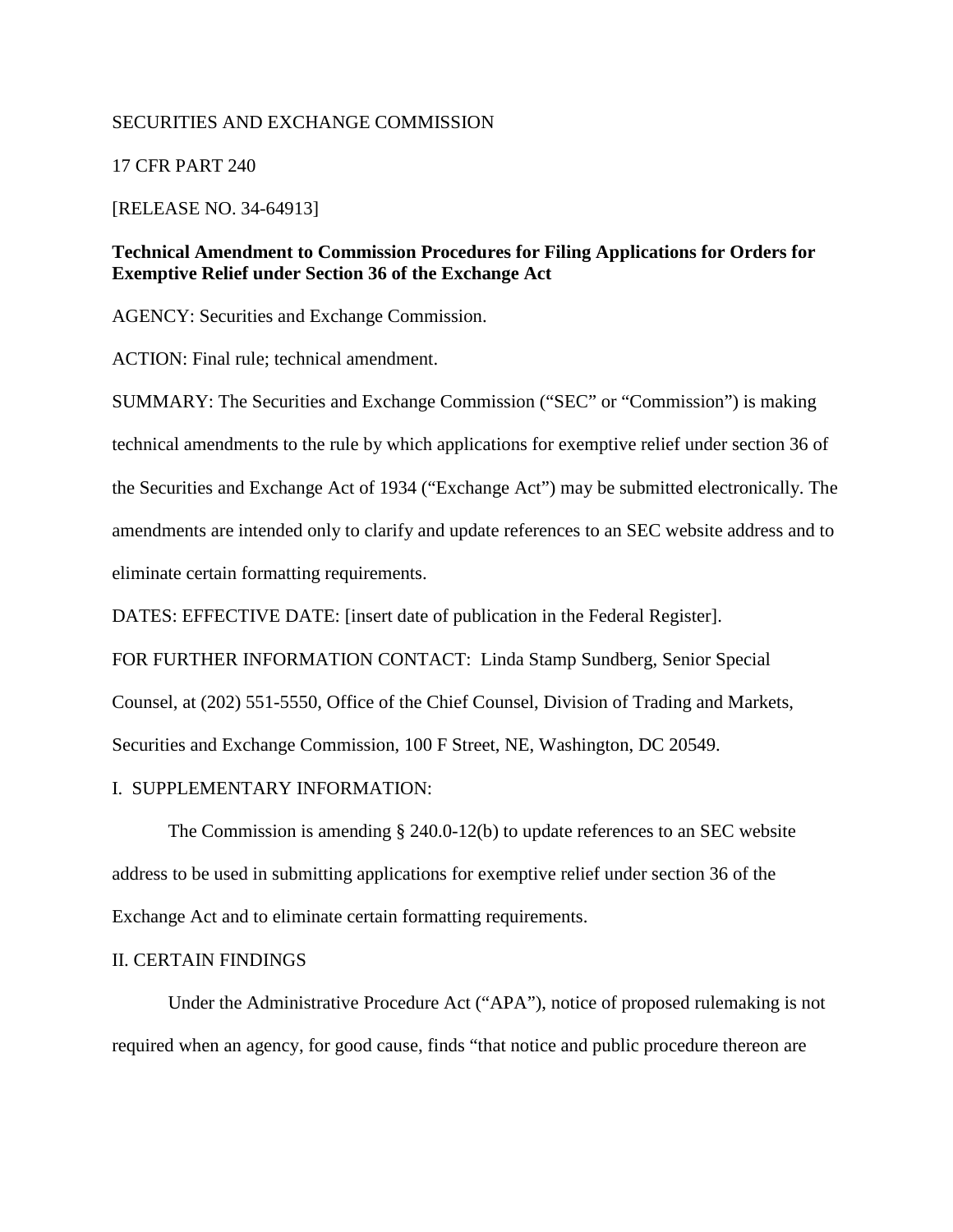impracticable, unnecessary, or contrary to the public interest."<sup>[1](#page-1-0)</sup> The Commission is making technical changes to update the instructions and method for submitting a petition. The Commission finds that because the amendment is technical in nature and is being made solely to reflect the changes in way a person would submit and the Commission would receive a petition, publishing the amendment for comment is unnecessary. [2](#page-1-1)

The APA also requires publication of a rule at least 30 days before its effective date unless the agency finds otherwise for good cause.<sup>[3](#page-1-2)</sup> For the same reasons described above with respect to notice and opportunity for comment, the Commission finds that there is good cause for these technical amendments to take effect on [insert date of publication in Federal Register].

# III. CONSIDERATION OF COMPETITIVE EFFECTS OF AMENDMENT

Section  $3(f)$  of the Exchange Act,<sup>[4](#page-1-3)</sup> provides that whenever the Commission is engaged in rulemaking and is required to consider or determine whether an action is necessary or appropriate in the public interest, the Commission shall consider, in addition to the protection of investors, whether the action will promote efficiency, competition, and capital formation. Section 23(a)(2) of the Exchange Act requires the Commission, in adopting rules under the Exchange

l

<span id="page-1-0"></span><sup>1</sup> 5 U.S.C. 553(b).

<span id="page-1-1"></span><sup>2</sup> For similar reasons, the amendments do not require analysis under the Regulatory Flexibility Act ("RFA") or analysis of major rule status under the Small Business Regulatory Enforcement Fairness Act. See 5 U.S.C. 601(2) (for purposes of RFA analysis, the term "rule" means any rule for which the agency publishes a general notice of proposed rulemaking); and 5 U.S.C. 804(3)(C) (for purposes of Congressional review of agency rulemaking, the term "rule" does not include any rule of agency organization, procedure or practice that does not substantially affect the rights or obligations of nonagency parties).

<span id="page-1-2"></span><sup>3</sup> See 5 U.S.C. 553(d)(3).

<span id="page-1-3"></span><sup>4</sup> 15 U.S.C. 78c(f).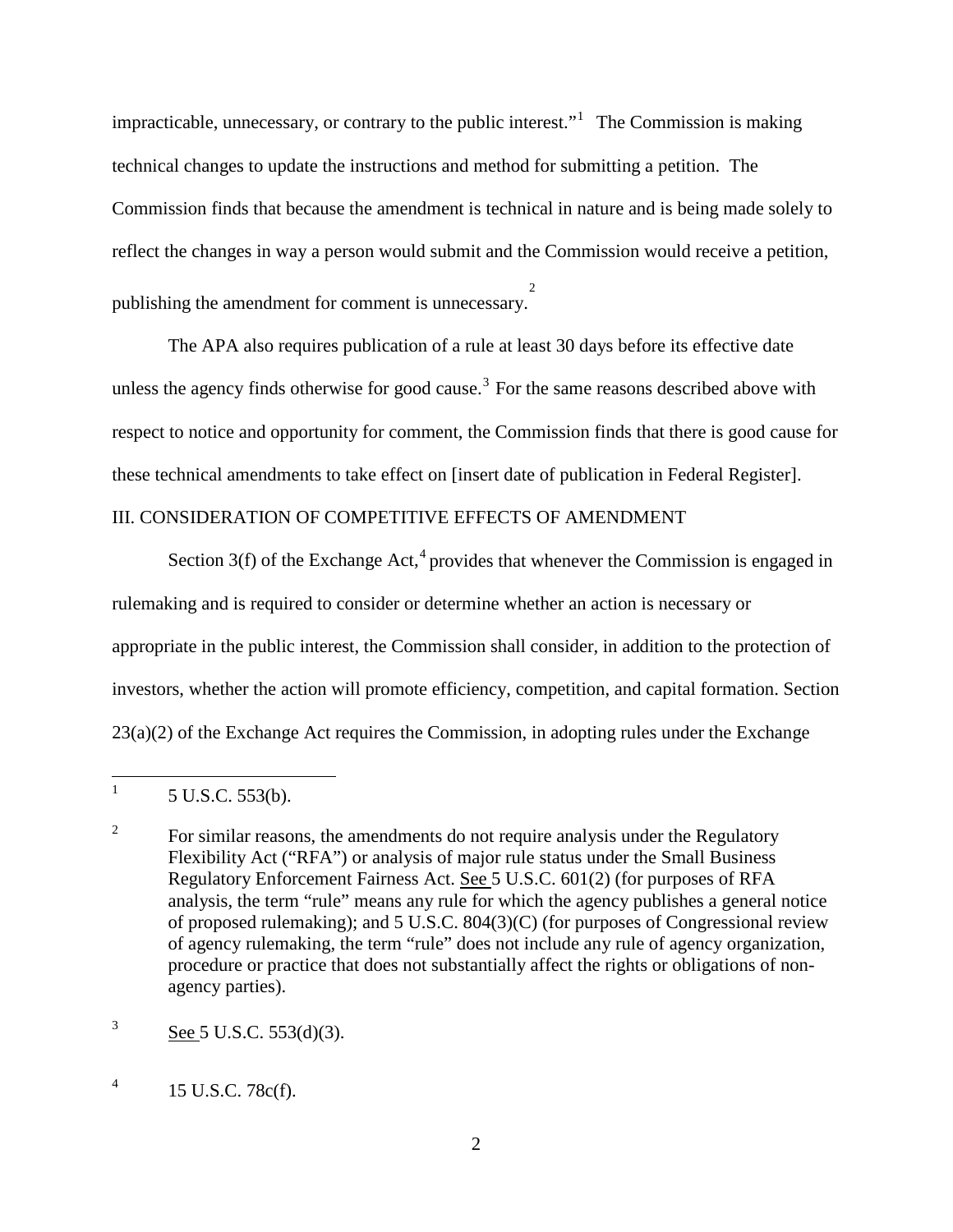Act, to consider the competitive effects of such rules, if any, and to refrain from adopting a rule that would impose a burden on competition not necessary or appropriate in the furtherance of the purposes of the Exchange  $Act.<sup>5</sup>$  $Act.<sup>5</sup>$  $Act.<sup>5</sup>$ 

Because these procedural amendments are technical in nature, and do not impose any additional requirements beyond those already required, we do not anticipate that the amendments would have a significant effect on efficiency, competition, or capital formation, and we do not anticipate that any competitive advantages or disadvantages would be created.

#### IV. STATUTORY AUTHORITY AND TEXT OF AMENDMENT:

We are adopting these technical amendments pursuant to the authority set forth in the Exchange Act and particularly Sections 23(a) and 36(a) (15 U.S.C. 78w(a), and 78mm(a), respectively).

#### **List of Subjects in 17 CFR Part 240**

Brokers, Confidential business information, Fraud, Reporting and recordkeeping requirements, Securities.

For the reasons set out in the preamble, Title 17, Chapter II of the Code of Federal Regulations is amended as follows:

PART 240— GENERAL RULES AND REGULATIONS, SECURITIES EXCHANGE ACT OF 1934 1.

1. The authority citation for Part 240 continues to read, in part, as follows:

Authority: 15 U.S.C. 77c, 77d, 77g, 77j, 77s, 77z–2, 77z–3, 77eee, 77ggg, 77nnn, 77sss, 77ttt, 78c, 78d, 78e, 78f, 78g, 78i, 78j, 78j–1, 78k, 78k–1, 78l, 78m, 78n, 78n–1, 78o, 78o–4,

 $\overline{\phantom{0}}$ 

<span id="page-2-0"></span><sup>5</sup> 15 U.S.C. 78w(a)(2).